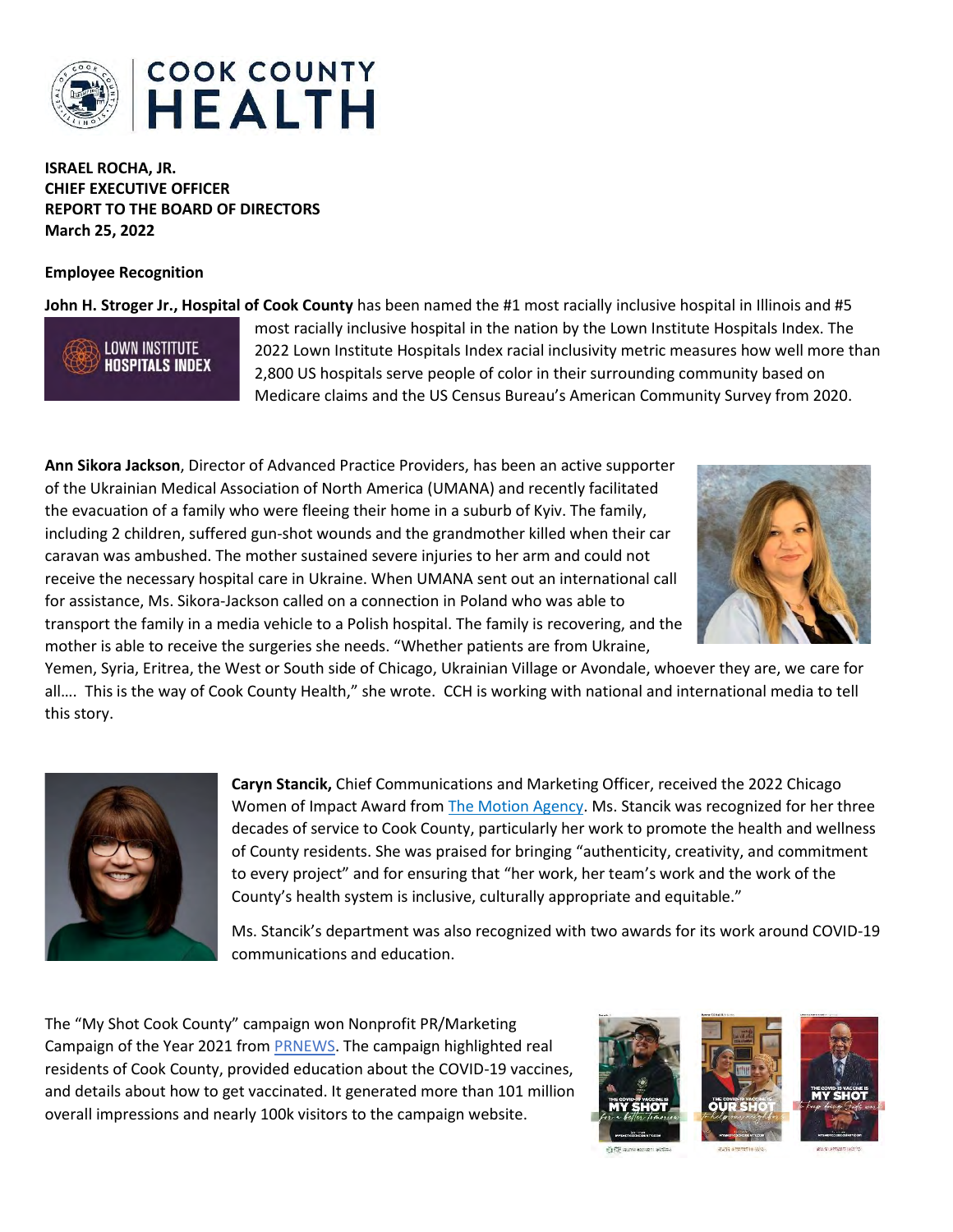

The "Trust Us" campaign, featuring CCH physicians urging people to get vaccinated, earned [Adsposure's](https://www.adsposure.com/congratulations-transit-awards-winners/) 2021 Community Awareness Award for using transit advertising to its fullest. The award was determined based on popular vote and Trust Us was up against several other health/non-profit campaigns.

## **Activities and Announcements**

### **COVID-19 Update**

Inpatient admissions for COVID as well as the overall positivity rate remain low however CCH and CCDPH are monitoring closely the emergence of the Ba.2 variant.

CCH is developing a test to treat program that will ensure patients receive new therapeutics as soon as possible after a COVID diagnosis.

Cook County Health continues to offer COVID vaccination to employees, patients and the community. CCH has administered more than 994,000 vaccine doses. Cook County Health held a two day vaccination push and distributed more than 2,000 \$100 gift cards. CCDPH is also offering gift cards at many of their hyperlocal vaccine events. Additional promotions are being planned in anticipation of FDA approval for the under five population.

Both CCH and CCDPH continue to offer vaccines, including booster shots, in the community. A full list of locations, dates and times can be found [here.](https://myshotcookcounty.com/locations/)

IMPACT 2023 Focus Areas 1 and 5

## **The Change Institute of Cook County Health**

On Wednesday, March 23, 2022, CCH CEO Israel Rocha gave his first address to the City Club of Chicago where he announced the creation of The Change Institute of Cook County Health.



The Change Institute of Cook County Health (CICCH) grew out of crucial conversations about health equity in the wake of the coronavirus pandemic that disproportionately impacted communities of color and underserved populations. The Change Institute of Cook County Health will seek to develop innovative,

cohesive new strategies to bridge gaps in treatment and prevention leveraging the delivery models and lessons learned from the response to COVID.

The CICCH work will begin with four of the most prevalent causes of premature death in Cook County – cancer, diabetes, heart disease and stroke. By addressing the stages of care for each disease, actionable steps that deliver immediate impact and improve health outcomes for generations to come will be identified. This initiative that will centralize much of our existing work and address these diseases in four distinct quadrants of care: prevention, primary care, acute care and social risk factors and fill in gaps to ensure a robust approach to preventing disease and premature death. Over the course of the next year, CCH will operationalize the institute and its work. More information can be found at [www.cicch.org.](http://www.cicch.org/)

IMPACT 2023 Focus Areas 1 and 5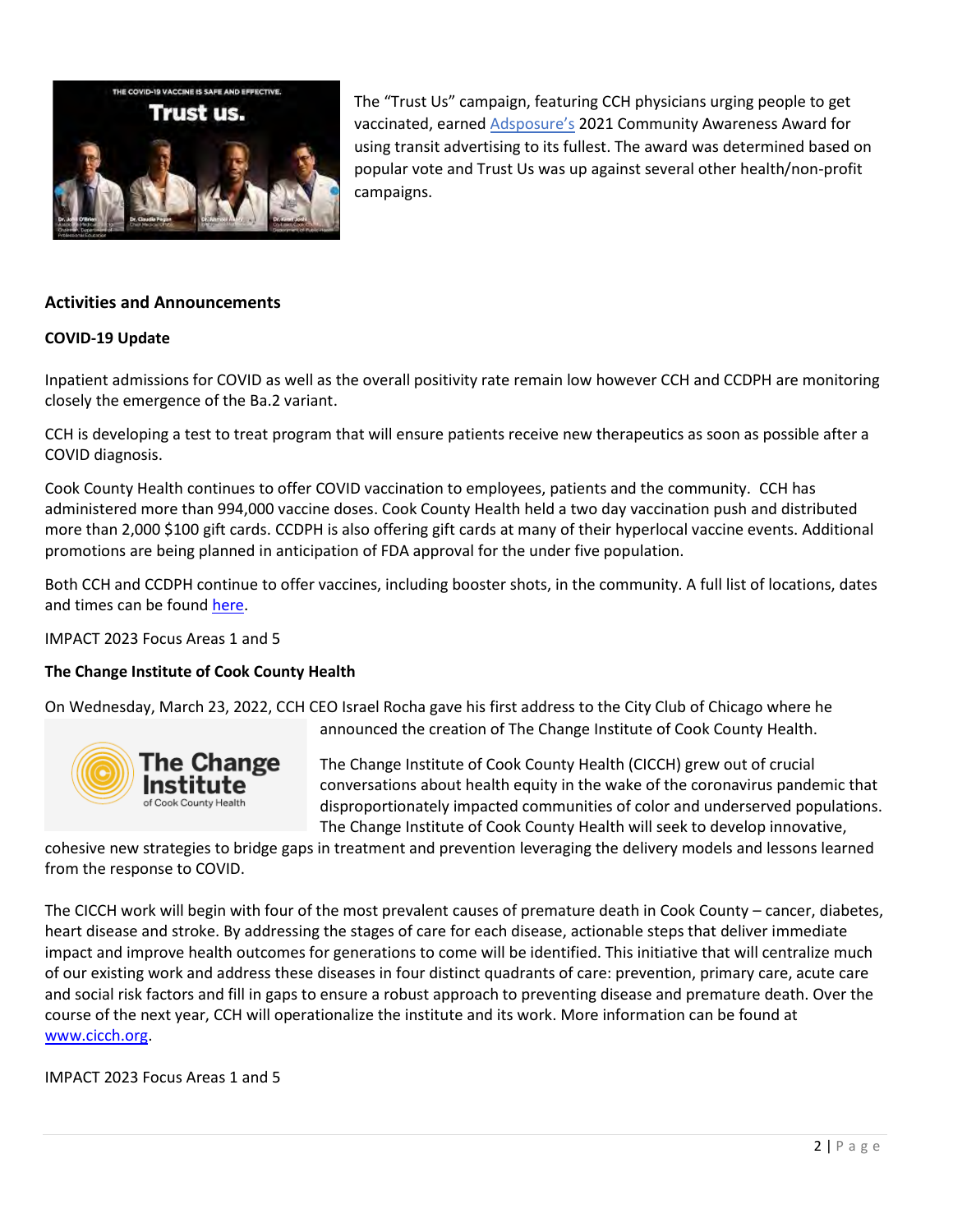## **Food As Medicine**

As access to healthy food remains a great need for our patients and communities, the Fresh Truck partnership between Cook County Health (CCH) and the Greater Chicago Food Depository (GCFD) continues. The onset of the COVID-19 pandemic required CCH and GCFD to develop and implement revised protocols for the Fresh Truck distributions that allow for appropriate screenings and social distancing to protect patients, as well as CCH and GCFD staff and volunteers. These revised protocols are in place until further notice.

Through March 8, 2022, CCH's Fresh Truck partnership with the Greater Chicago Food Depository (GCFD) resulted in 376 visits to CCH health centers – Arlington Heights, Austin, Blue Island, the CORE Center, Cottage Grove, Englewood, Logan Square, North Riverside, Provident/Sengstacke, Prieto, and Robbins.

Collectively, the Fresh Truck distributions have resulted in the provision of fresh fruits and vegetables, as well as some shelf stable items during the COVID-19 pandemic, to an estimated 41,697 households, representing 137,424 individuals, totaling more than 942,550 pounds of food. Most of the individuals benefiting from the Fresh Truck screened positive for food insecurity at a CCH health center visit.

The Greater Chicago Food Depository's Fresh Food Truck visits for the month of April include the following ACHN Health Centers.

- April 5 **North Riverside Health Center** 1800 S. Harlem Avenue, North Riverside, IL 60546
- April 7 **Austin Health Center -** 4800 W. Chicago Avenue, Chicago, IL 60651
- April 14 **Cottage Grove Health Center -** 1645 Cottage Grove Avenue, Ford Heights, IL 60411
- April 19 **Robbins Health Center -** 13450 S. Kedzie Avenue, Robbins, IL 60472
- April 21 **Englewood Health Center -** 1135 W. 69th Street, Chicago, IL 60621

## IMPACT 2023 Objective 5.1c

#### **Community Advisory Councils**

Cook County Health Advisory Councils include patients, community and religious organizations and serve as a way to promote our services in the communities where our centers are located. The Councils provide feedback to our staff and help strengthen our health center's relationships in the community. The councils meet quarterly to provide current information on Cook County Health and as an avenue for members to share information about their organizations.

As part of the Strategic Planning Process, Mr. Israel Rocha hosted a joint community advisory council meeting on Thursday, March 3, at 12:00pm.

The Second Quarter of 2022 topic presentations include Cardiology, CountyCare and MoreCare. In addition, updates on Cook County Health, Covid-19 Vaccination and Community Outreach are provided. Each clinic also does an update on its operations at the meeting. Upcoming CAC meeting dates, including the 2022 schedule:

**Provident Hospital/Sengstacke Health Center**: Wednesday at 9:00 AM: April 13, July 13, October 12 500 W. 51st Street, Chicago, IL 60609

**Cottage Grove:** Tuesday at 1:00 PM: April 26, July 26, October 25 1645 S. Cottage Grove Avenue, Ford Heights, IL 60411

**Blue Island:** Wednesday at 1:00 PM: May 18, August 17, November 16 12757 S. Western Ave., Blue Island, IL 60406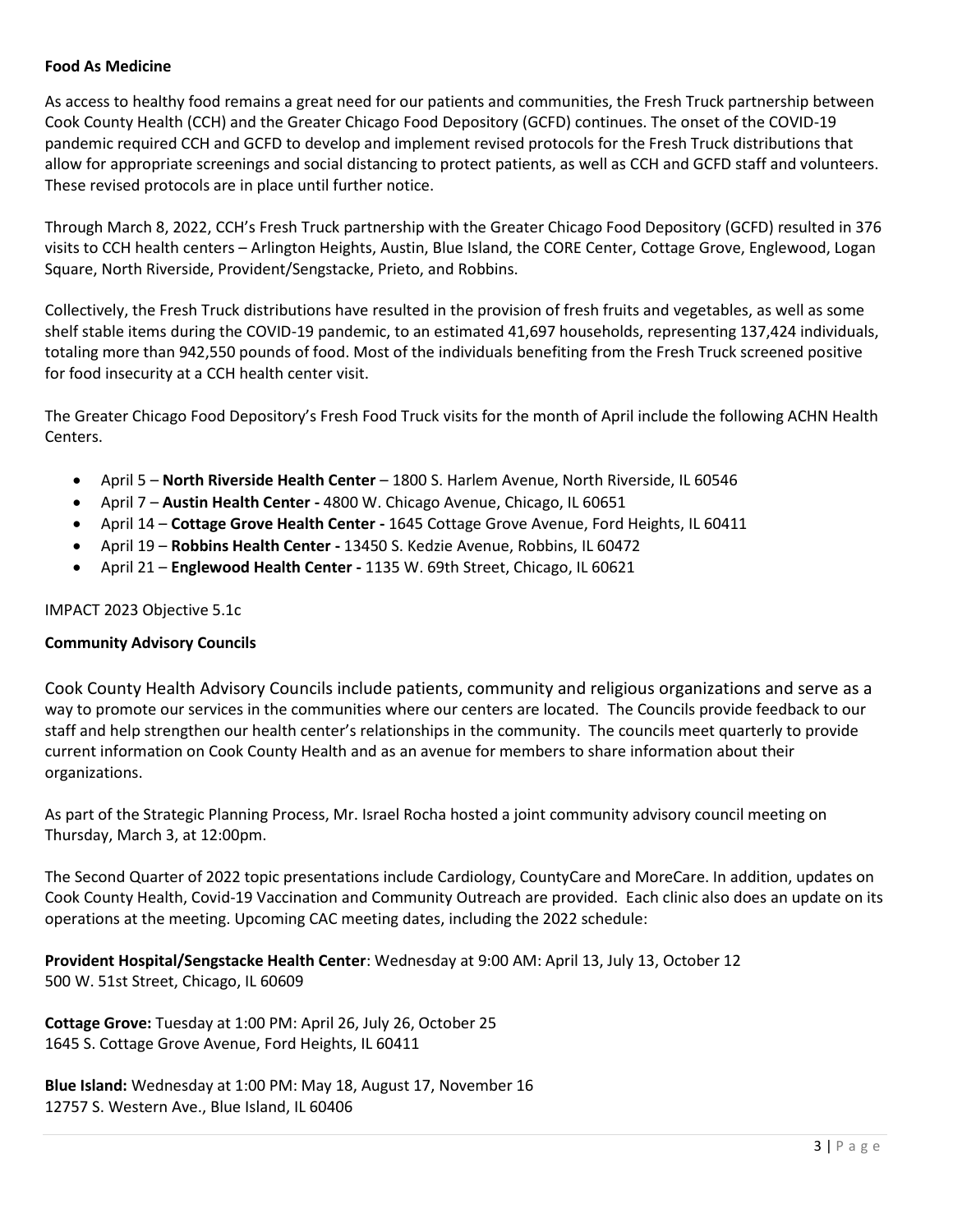**Arlington Heights:** Tuesday at 1:00 PM: May 24, August 23, November 29 3520 N. Arlington Heights Road, Arlington Heights, IL 60004

**Robbins:** Tuesday at 1:00 PM: June 14, September 13, December 13 13450 S. Kedzie Road, Robbins, IL 60472

**North Riverside:** Wednesday at 1:00 PM: June 15, September 14, December 14 1800 S. Harlem Avenue, North Riverside, IL 60546

**Englewood:** Thursday at 1:00 PM - June 16, September 15, December 15

IMPACT 2023 Focus Area 5

**Community Newsletter, media and social media reports are attached**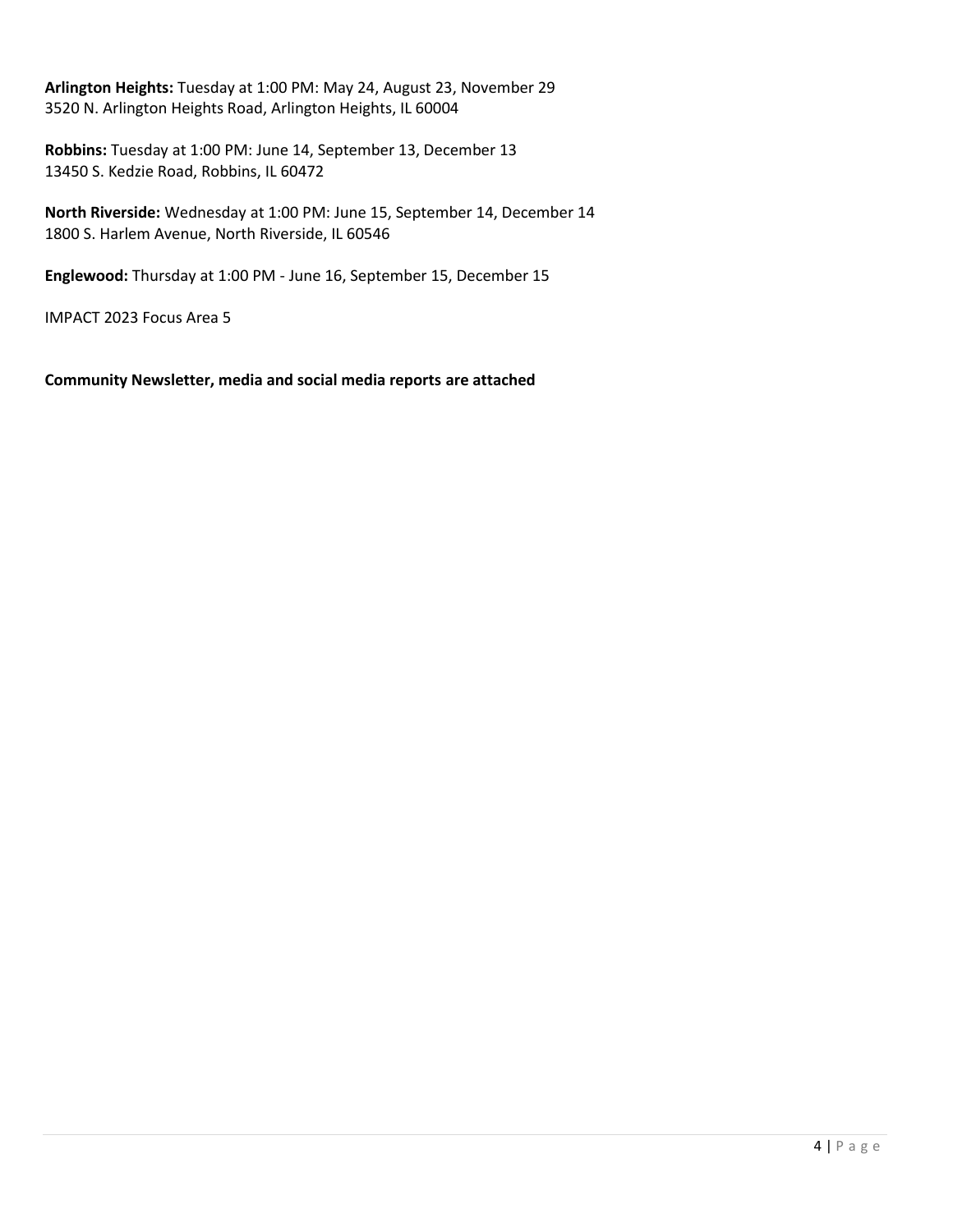## **Legislative Update**

**Local**

- On March 14 CCH appeared before the Cook County Health & Hospitals Committee to provide an overview of CCH's Strategic Planning process and to elicit SWOT analysis feedback from Cook County Board Commissioners.
- On March 15 CCH appeared before the Cook County Health & Hospitals Committee to provide a COVID-19 and Contact Tracing Update as well as CCDPH's First Quarterly Report of FY2022 to the Cook County Board in their capacity as the Cook County Board of Health.

## **State**

- Senate and House leadership remain firm in their deadlines and the April 8 adjournment date for the spring session. Effective this week, the Senate resumed in-person committee hearings and is no longer permitting virtual participation.
- Cook County Health has two primary legislative priorities in the Spring 2022 session:
	- [SB3695](https://nam12.safelinks.protection.outlook.com/?url=https%3A%2F%2Fwww.ilga.gov%2Flegislation%2Fbillstatus.asp%3FDocNum%3D3695%26GAID%3D16%26GA%3D102%26DocTypeID%3DSB%26LegID%3D138704%26SessionID%3D110&data=04%7C01%7Ckchan5%40cookcountyhhs.org%7C2f2efc2270dc46f26ebc08d9f320ae30%7C3b922295e886417faaa84e4c4f069d82%7C0%7C0%7C637808143960458831%7CUnknown%7CTWFpbGZsb3d8eyJWIjoiMC4wLjAwMDAiLCJQIjoiV2luMzIiLCJBTiI6Ik1haWwiLCJXVCI6Mn0%3D%7C3000&sdata=aT%2FFxpzEGGnhN%2F2JCsGbEyQBnUVtCZIehmXqitLjF%2BY%3D&reserved=0) (Sen. Jacqueline Collins/Rep. Robyn Gabel) Amends the Freedom of Information Act (FOIA) to ensure that HIPAA protected health information is not subject to public records requests. **Status:** SB3695 was amended to address concerns raised by stakeholders including the Office of the Attorney General; the amendment clarifies and narrows the focus of the bill to ensure that only HIPAA covered entities and information protected by HIPAA would be exempted from FOIA.

SB3695 passed the Senate 54-0-0, and is posted to the House Executive Committee.

o [HB4645](https://nam12.safelinks.protection.outlook.com/?url=https%3A%2F%2Fwww.ilga.gov%2Flegislation%2FBillStatus.asp%3FDocNum%3D4645%26GAID%3D16%26DocTypeID%3DHB%26LegID%3D138675%26SessionID%3D110%26SpecSess%3D%26Session%3D%26GA%3D102&data=04%7C01%7Ckchan5%40cookcountyhhs.org%7Cc9181f9ad3fd4736042808da091a0260%7C3b922295e886417faaa84e4c4f069d82%7C0%7C0%7C637832304557035541%7CUnknown%7CTWFpbGZsb3d8eyJWIjoiMC4wLjAwMDAiLCJQIjoiV2luMzIiLCJBTiI6Ik1haWwiLCJXVCI6Mn0%3D%7C3000&sdata=ro1lu0C%2Fg4Ll9762RbMwqgPWBUaUpzvq0y50mt2MMVE%3D&reserved=0) (Rep. LaToya Greenwood/Sen. Mattie Hunter) – Creates the **Equity and Representation in Health Care Act**, which authorizes a new loan repayment and scholarship program to promote greater diversity among health care providers when it comes to race, ethnicity, or other demographics. This Act will also build and strengthen the workforce at community-based provider locations that serve a highproportion of Medicaid and uninsured patients, specifically at FQHCs, FQHC look-alikes, and provider locations operated by CCH, including Cermak Health Services. A separate appropriations request is being pursued to support the scholarships, loan repayments, and program operations. CCH co-leads this effort with the Illinois Primary Health Care Association, which represents FQHCs statewide. **Status:** House Floor Amendment (HFA) 2 was filed and brought back to the House Health Care Availability and Access Committee and passed unanimously (12-0-0). HFA2 clarified intent and addressed concerns and questions raised at an earlier committee hearing, as well as incorporated input from the Illinois Department of Public Health.

The bill passed unanimously in the House 112-0-0. A technical amendment was adopted by the Senate Health Care Availability and Access Committee, and the amended bill passed unanimously. HB4645 now awaits action by the full Senate.

Other bills of interest CCH supports include:

 $\circ$  [HB4437](https://nam12.safelinks.protection.outlook.com/?url=https%3A%2F%2Fwww.ilga.gov%2Flegislation%2Fbillstatus.asp%3FDocNum%3D4437%26GAID%3D16%26GA%3D102%26DocTypeID%3DHB%26LegID%3D137793%26SessionID%3D110&data=04%7C01%7Ckchan5%40cookcountyhhs.org%7C2f2efc2270dc46f26ebc08d9f320ae30%7C3b922295e886417faaa84e4c4f069d82%7C0%7C0%7C637808143960615064%7CUnknown%7CTWFpbGZsb3d8eyJWIjoiMC4wLjAwMDAiLCJQIjoiV2luMzIiLCJBTiI6Ik1haWwiLCJXVCI6Mn0%3D%7C3000&sdata=C74tR1D6BO0EXIa%2Bd9%2BP5N%2FBVrG%2FSeBm4eex9JL93o0%3D&reserved=0) (Rep. Delia Ramirez) – Expands Medicaid to adults 19-54 years who have income at or below 138% FPL, regardless of immigration status. Healthy Illinois leads this effort.

**Status**: Assigned to Appropriations – Human Services. Deadline extended to March 31.

- Healthy Illinois successfully advocated for coverage for immigrant adults 65+ years, which began December 2020, and coverage for those 55-64 years, which will begin no later than May 2022.
- o [SB3632](https://nam12.safelinks.protection.outlook.com/?url=https%3A%2F%2Fwww.ilga.gov%2Flegislation%2FBillStatus.asp%3FGA%3D102%26DocTypeID%3DSB%26DocNum%3D3632%26GAID%3D16%26SessionID%3D110%26LegID%3D138619&data=04%7C01%7Ckchan5%40cookcountyhhs.org%7C2f2efc2270dc46f26ebc08d9f320ae30%7C3b922295e886417faaa84e4c4f069d82%7C0%7C0%7C637808143960615064%7CUnknown%7CTWFpbGZsb3d8eyJWIjoiMC4wLjAwMDAiLCJQIjoiV2luMzIiLCJBTiI6Ik1haWwiLCJXVCI6Mn0%3D%7C3000&sdata=i%2FLFg9YdXvpszBoEF2oXtX4lZh66%2BVeTpz9QaUIXtT0%3D&reserved=0) (Sen. Doris Turner) / [HB4264](https://nam12.safelinks.protection.outlook.com/?url=https%3A%2F%2Fwww.ilga.gov%2Flegislation%2Fbillstatus.asp%3FDocNum%3D4264%26GAID%3D16%26GA%3D102%26DocTypeID%3DHB%26LegID%3D137315%26SessionID%3D110&data=04%7C01%7Ckchan5%40cookcountyhhs.org%7C2f2efc2270dc46f26ebc08d9f320ae30%7C3b922295e886417faaa84e4c4f069d82%7C0%7C0%7C637808143960615064%7CUnknown%7CTWFpbGZsb3d8eyJWIjoiMC4wLjAwMDAiLCJQIjoiV2luMzIiLCJBTiI6Ik1haWwiLCJXVCI6Mn0%3D%7C3000&sdata=E%2BX85u5CYsgOrQlXk6AW5%2FZr8IX%2B56QrBg3ndmI6Czo%3D&reserved=0) (Rep. Greg Harris) Getting To Zero Omnibus, which includes a \$15M appropriations request that will support increased access to and uptake of PrEP, keep more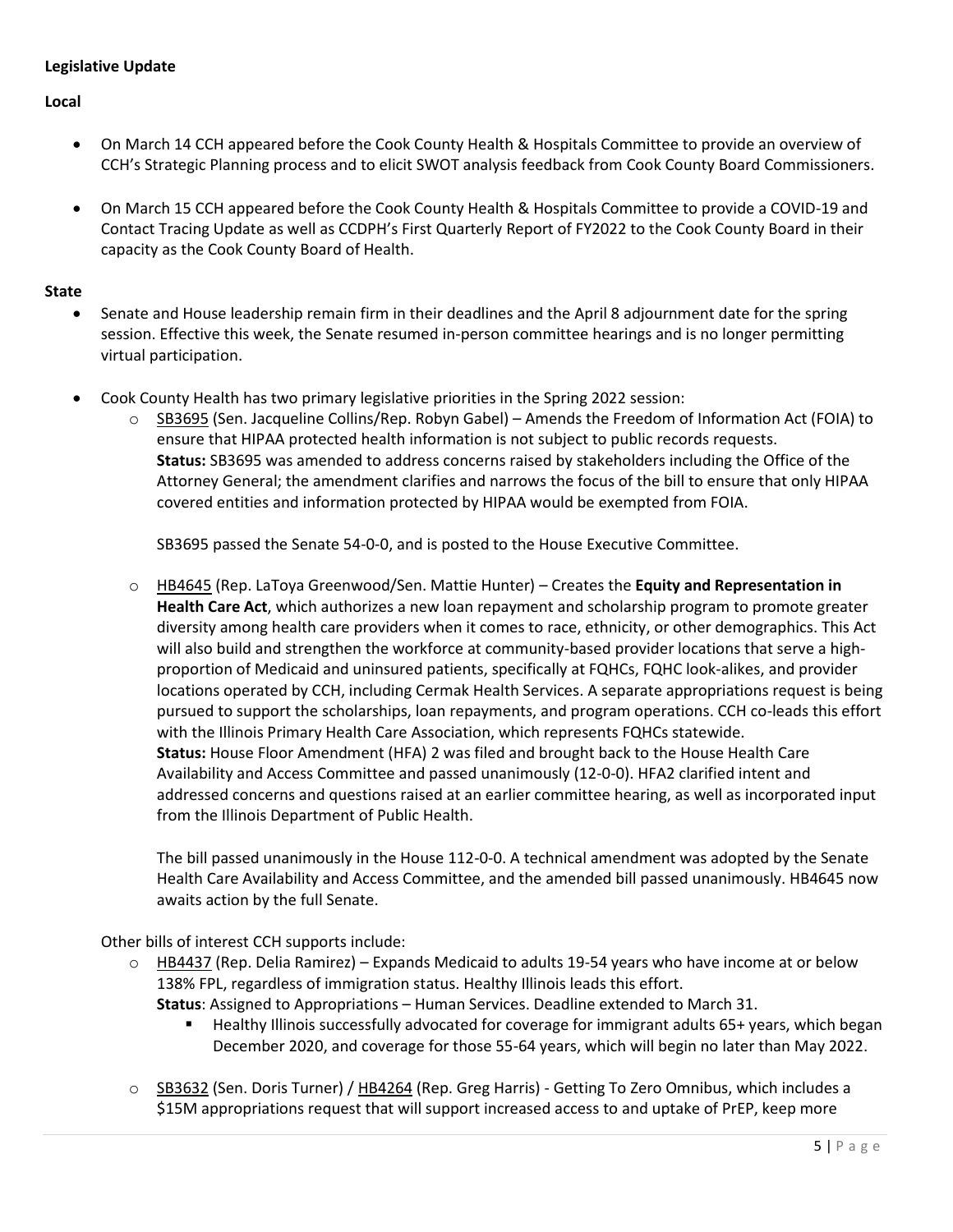people living with HIV in care, and continue funding for supportive services. This is an initiative of the AIDS Foundation of Chicago.

**Status**: SB3632 assigned to Appropriations – Health; HB4264 assigned to Appropriations – Human Services.

## **Federal**

• **Appropriations –** President Biden signed HR 2471, the Consolidated Appropriations Act, 2022 (i.e., the "Omnibus") into law on March 15. The bill funds all the agencies and programs of the federal government for the remainder of the current federal fiscal year ending September 30, 2022, as well as other provisions.

House Leadership, facing blow-back from within the Democratic caucus pulled the \$15 billion COVID supplemental relief package from the bill. Rank and file members objected to the offsets Leadership had agreed to, which included \$7 billion from unspent American Rescue Plan Act (ARPA) state and local aid. [Note that the County raised objections to the offset with key members of the County delegation that.] The White House has renewed its push for least at \$22 billion in emergency COVID supplemental funding, and Speaker Pelosi has indicated that she plans to revisit the issue and find acceptable offsets, at the insistence of Senate Republicans. The proposal which was pulled from the Omnibus focuses on national preparedness, including increases for vaccine, therapeutics and other countermeasure research and development as well as \$5 billion for vaccination and other aid efforts overseas. Along with America's Essential Hospitals and other organizations, the County is advocating that any new COVID-19 emergency supplemental appropriation includes additional Provider Relief Fund (PRF) funding and flexibility, and an orderly and gradual phase down of the enhanced FMAP after the end of the public health emergency (PHE).

For the first time in over a decade the bill includes Congressionally directed spending on local community projects, aka "earmarks." Sen. Durbin secured \$315,000 in the Department of Labor appropriation for an emergency medical technician (EMT) apprenticeship program requested by CCH. Conversations are ongoing on the Hill over whether earmark requests will be entertained for FY 2023.

Below are the funding levels appropriated for select programs of potential interest to CCH:

- o **Health and Human Services (HHS)**
	- **Centers for Disease Control and Prevention (CDC) The bill includes \$8.5 billion, an increase of** \$582 million above the FY 2021 enacted level.
		- ❖ \$200 million in a new, flexible funding stream for public health infrastructure and capacity nationwide
		- ❖ \$100 million, an increase of \$50 million above FY 2021 enacted level, to improve data surveillance and analytics at CDC and state and local health departments
		- ❖ \$61 million, an increase of \$5 million above FY 2021 enacted level, in public health workforce initiatives
		- ❖ \$83 million, an increase \$20 million above FY 2021 enacted level, for motherhood and infant health
		- ❖ \$195 million, an increase of \$20 million above FY 2021 enacted level, for the Ending the HIV Epidemic Initiative
		- $\div$  \$491 million, an increase of \$15 million above FY 2021, for opioid overdose prevention and surveillance
	- **Health Resources and Services Administration (HRSA) –** The bill includes \$8.9 billion for HRSA, an increase of \$1.4 billion above the 2021 enacted level.
		- ❖ \$2.5 billion, an increase of \$71 million above FY 2021, for the Ryan White HIV/AIDS program
		- ❖ \$1.3 billion, an increase of \$72 million above FY 2021, for HRSA's Bureau of Health Professions programs to support health workforce development